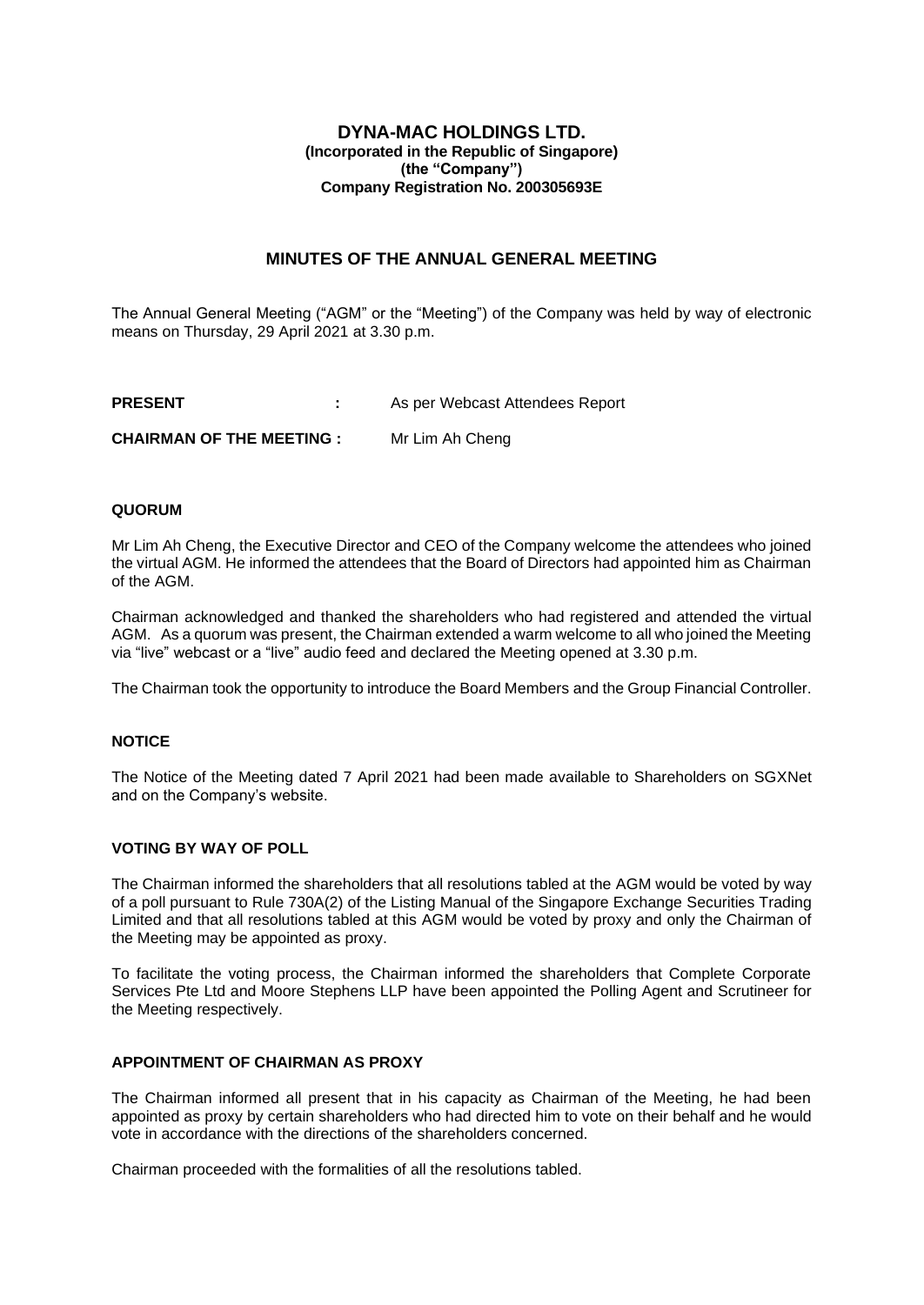### **ORDINARY BUSINESS:**

## **1. ADOPTION OF DIRECTORS' STATEMENT AND INDEPENDENT AUDITORS' REPORT AND FINANCIAL STATEMENTS (RESOLUTION 1)**

The first item of the Agenda was to receive and adopt the Directors' Statement and the Audited Financial Statements for the financial year ended 31 December 2020 together with the Independent Auditors' Report.

The following Resolution 1 was duly tabled:

"THAT the Audited Financial Statements of the Company for the financial year ended 31 December 2020 together with the Directors' Statement and Independent Auditors' Report be and are hereby received and adopted."

The votes under valid proxies had been counted and the results of the poll votes were displayed:

| <b>Resolution Number and Details</b>                                                                                                               | Total Number of<br><b>Shares</b>                                          | For                 |                    | <b>Against</b>         |                    |
|----------------------------------------------------------------------------------------------------------------------------------------------------|---------------------------------------------------------------------------|---------------------|--------------------|------------------------|--------------------|
|                                                                                                                                                    | Represented by Votes<br>For and Against the<br><b>Relevant Resolution</b> | Number of<br>Shares | Percentage<br>$\%$ | Number<br>οf<br>Shares | Percentage<br>$\%$ |
| Ordinary Resolution 1                                                                                                                              | 418,809,800                                                               | 418.809.800         | 100%               |                        | $0.00\%$           |
| Adoption of Directors' Statement and<br>Independent Auditors' Reports and Financial<br>Statements for the financial year ended 31<br>December 2020 |                                                                           |                     |                    |                        |                    |

Based on the results, Chairman declared Resolution 1 carried.

### **2. APPROVAL OF DIRECTORS' FEES FOR THE FINANCIAL YEAR ENDING 31 DECEMBER 2021 (RESOLUTION 2)**

The Board had recommended the payment of a sum of S\$242,628 as Directors' Fees for the financial year ending 31 December 2021, to be paid quarterly in arrears.

The following Resolution 2 was duly tabled:

"THAT Directors' Fees of S\$242,628 for the financial year ending 31 December 2021 to be paid quarterly in arrears be approved."

The votes under valid proxies had been counted and the results of the poll votes were displayed:

| <b>Resolution Number and Details</b>                                                         | Total Number of<br><b>Shares</b>                                          | For                        |      | Against       |                                         |
|----------------------------------------------------------------------------------------------|---------------------------------------------------------------------------|----------------------------|------|---------------|-----------------------------------------|
|                                                                                              | Represented by Votes<br>For and Against the<br><b>Relevant Resolution</b> | Number of<br><b>Shares</b> | $\%$ | <b>Shares</b> | Percentage Number of Percentage<br>$\%$ |
| Ordinary Resolution 2<br>Approval of Directors' Fees for the year<br>ending 31 December 2021 | 418,809,800                                                               | 418,809,800                | 100% | 0             | $0.00\%$                                |

Based on the results, Chairman declared Resolution 2 carried.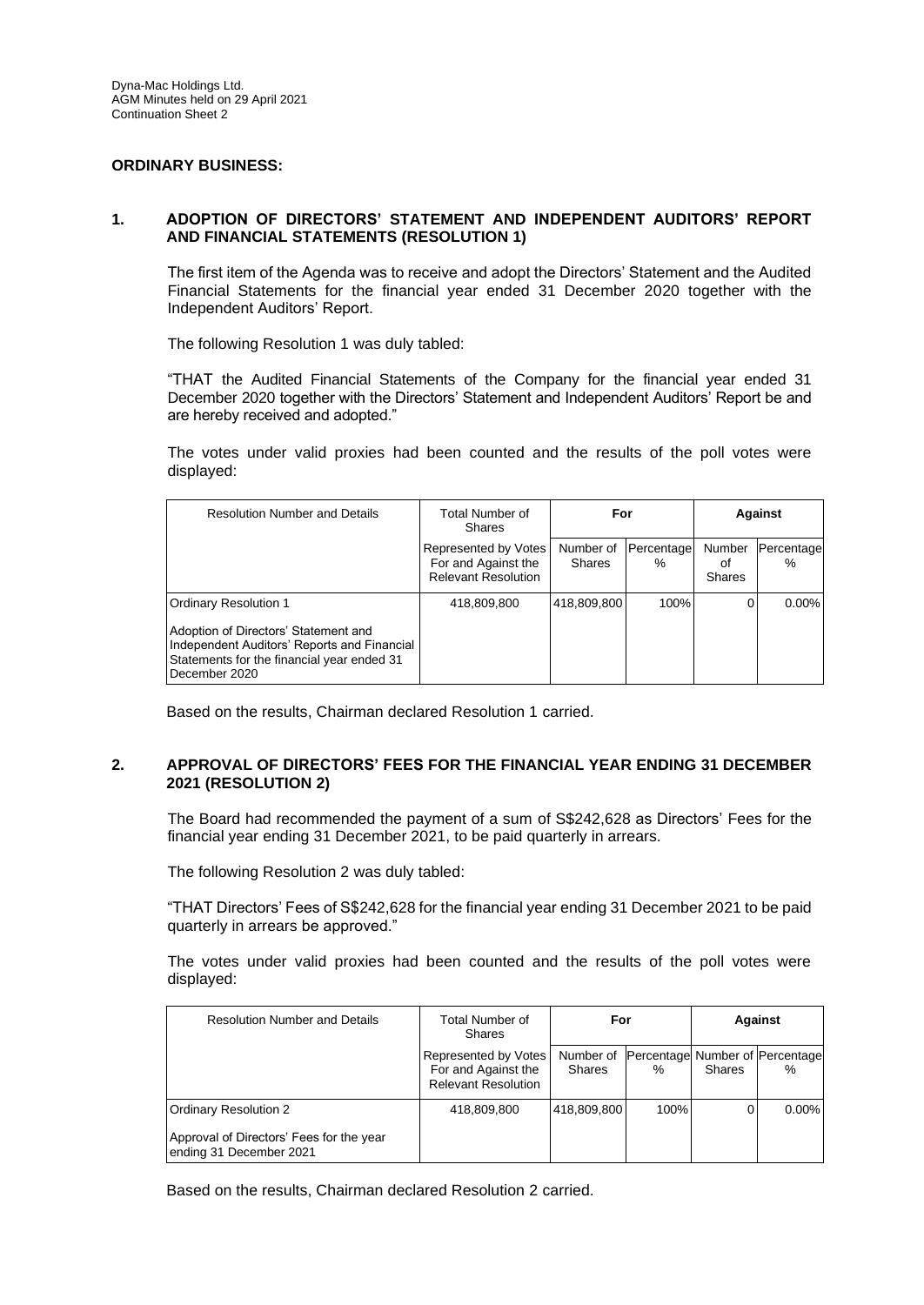## **3. RETIREMENT OF MR TAN SOO KIAT AND MR LIM TJEW YOK AS DIRECTORS OF THE COMPANY**

Regulation 91 of the Constitution of the Company provides for one-third of the directors to retire by rotation at every Annual General Meeting. The Directors retiring by rotation are Mr Tan Soo Kiat, Mr Lim Tjew Yok and Ms Juliana Lee Kim Lian.

Mr Tan Soo Kiat and Mr Lim Tjew Yok had each decided not to seek for re-election and will retire from office. On behalf of the Company, Chairman expressed appreciation to Mr Tan Soo Kiat and Mr Lim Tjew Yok for their immense contribution and long service to the Company.

### **4. RE-ELECTION OF MS LEE KIM LIAN JULIANA WHO RETIRES IN ACCORDANCE WITH REGULATION 91 OF THE COMPANY'S CONSTITUTION (RESOLUTION 3)**

Resolution 3 dealt with the re-election of Ms Lee Kim Lian Juliana as a Director of the Company. Ms Juliana Lee, an Independent Director, will remain as Chairman of the Nominating Committee and a member of the Audit Committee and Remuneration Committee when reelected.

The following Resolution 3 was duly tabled:

"THAT Ms Lee Kim Lian Juliana who retires in accordance with Regulation 91 of the Company's Constitution and being eligible for re-election be and is hereby re-elected as a Director of the Company."

The votes under valid proxies had been counted and the results of the poll votes were displayed:

| <b>Resolution Number and Details</b>                                                                                       | Total Number of<br><b>Shares</b>                                          | For                        |                    | <b>Against</b>             |                      |
|----------------------------------------------------------------------------------------------------------------------------|---------------------------------------------------------------------------|----------------------------|--------------------|----------------------------|----------------------|
|                                                                                                                            | Represented by Votes<br>For and Against the<br><b>Relevant Resolution</b> | Number of<br><b>Shares</b> | Percentage<br>$\%$ | Number of<br><b>Shares</b> | Percentage I<br>$\%$ |
| <b>Ordinary Resolution 3</b>                                                                                               | 418,809,800                                                               | 418,806,800                | 100%               | 3.000                      | $0.00\%$             |
| Re-election of Ms Lee Kim Lian Juliana<br>who retires in accordance with<br>Regulation 91 of the Company's<br>Constitution |                                                                           |                            |                    |                            |                      |

Based on the results, Chairman declared Resolution 3 carried.

### **5. RE-ELECTION OF MR HENRY TAN SONG KOK WHO RETIRES IN ACCORDANCE WITH REGULATION 97 OF THE COMPANY'S CONSTITUTION (RESOLUTION 4)**

Resolution 4 dealt with the re-election of Mr Henry Tan Song Kok as a Director of the Company. Mr Henry Tan was appointed to the Board on 1 February 2021. Pursuant to Regulation 97 of the Constitution of the Company, a newly appointed director during the year would have to stand for re-election. Mr Henry Tan would upon re-election remain as a member of Nominating Committee and Remuneration Committee and would be the Chairman of the Audit Committee upon the retirement of Mr Tan Soo Kiat.

The following Resolution 4 was duly tabled: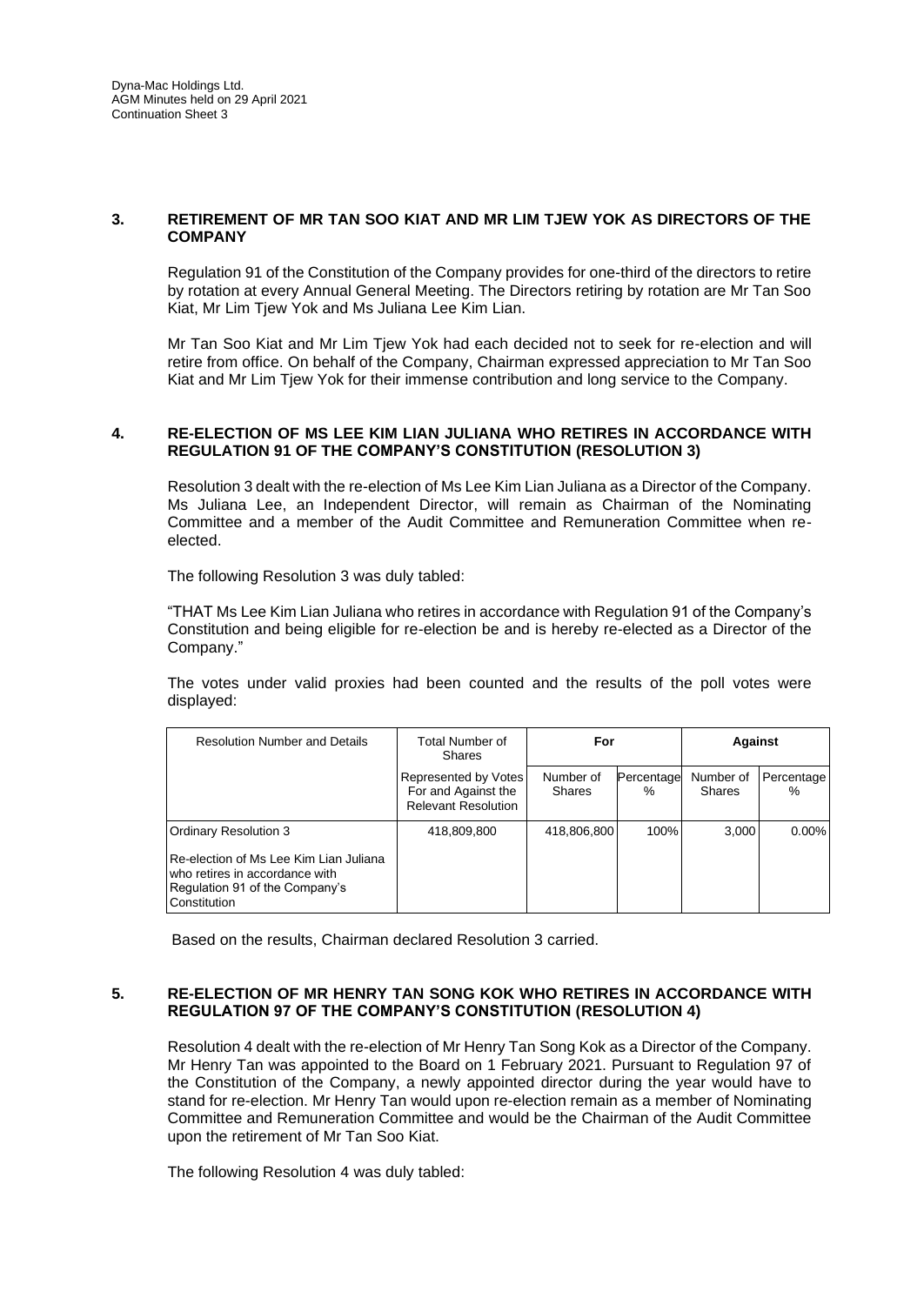"THAT Mr Henry Tan Song Kok, a Director who retires pursuant to Regulation 97 of the Company's Constitution and being eligible for re-election be and is hereby re-elected as a Director of the Company."

The votes under valid proxies had been counted and the results of the poll votes were displayed:

| Resolution Number and<br><b>Details</b>                                                                                     | Total Number of<br><b>Shares</b>                                          | For                        |                    | Against                    |                 |
|-----------------------------------------------------------------------------------------------------------------------------|---------------------------------------------------------------------------|----------------------------|--------------------|----------------------------|-----------------|
|                                                                                                                             | Represented by Votes<br>For and Against the<br><b>Relevant Resolution</b> | Number of<br><b>Shares</b> | Percentage<br>$\%$ | Number of<br><b>Shares</b> | Percentage<br>℅ |
| Ordinary Resolution 4                                                                                                       | 418,809,800                                                               | 418,806,800                | 100%               | 3,000                      | $0.00\%$        |
| Re-election of Mr Henry<br>Tan Song Kok who<br>retires in accordance<br>with Regulation 97 of the<br>Company's Constitution |                                                                           |                            |                    |                            |                 |

Based on the results, Chairman declared Resolution 4 carried.

## **6. TO RE-APPOINT ERNST & YOUNG AS AUDITORS (RESOLUTION 5)**

The Meeting was informed that Messrs Ernst & Young LLP, the Auditors of the Company had expressed their willingness to continue in office.

The following Resolution 5 was duly tabled:

"THAT Messrs Ernst & Young LLP be re-appointed as Auditors of the Company to hold office until the next Annual General Meeting at a remuneration to be determined by Directors."

The votes under valid proxies had been counted and the results of the poll votes were displayed:

| <b>Resolution Number and Details</b>                      | Total Number of<br><b>Shares</b>                                          | For                 |                    | Against                    |                    |
|-----------------------------------------------------------|---------------------------------------------------------------------------|---------------------|--------------------|----------------------------|--------------------|
|                                                           | Represented by Votes<br>For and Against the<br><b>Relevant Resolution</b> | Number of<br>Shares | Percentage<br>$\%$ | Number of<br><b>Shares</b> | Percentage<br>$\%$ |
| Ordinary Resolution 5                                     | 418,809,800                                                               | 418,809,800         | 100%               |                            | $0.00\%$           |
| Re-appointment of Messrs Ernst &<br>Young LLP as Auditors |                                                                           |                     |                    |                            |                    |

Based on the results, Chairman declared Resolution 5 carried.

## **SPECIAL BUSINESS:**

## **7. AUTHORITY TO ISSUE SHARES PURSUANT TO SECTION 161 OF THE COMPANIES ACT, CAP. 50 (RESOLUTION 6)**

The Chairman tabled Resolution 6 to the Meeting for approval. He explained that the full text of the resolution was set out under item 8 in the Notice of this Meeting.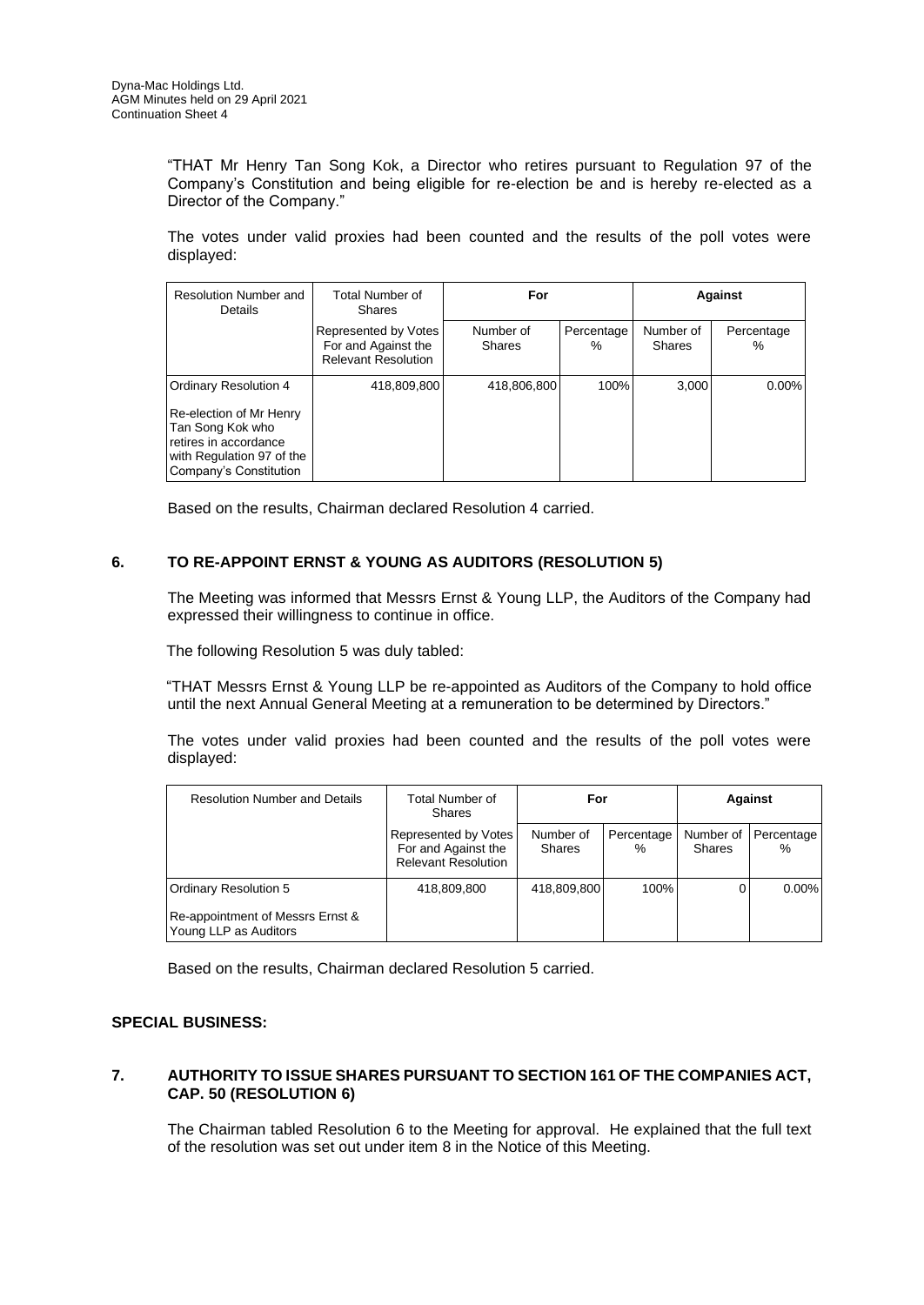The following Resolution 6 was taken as read:

"That pursuant to Section 161 of the Companies Act, Chapter 50 ("**Companies Act**") and Rule 806 of the Listing Manual of the Singapore Exchange Securities Trading Limited ("**SGX-ST**"), authority be and is hereby given to the Directors of the Company to:

- (a)(i) issue shares of the Company ("**Shares**") (including the issue of shares and convertible securities) whether by way of rights, bonus or otherwise; and/or
- (a)(ii) make or grant offers, agreements and options (collectively, "**Instruments**") which would or which might require shares to be issued, including but not limited to the creation and issue of (as well as adjustments to) options, warrants, debentures or other instruments convertible into shares, at any time and upon such terms and conditions and for such purposes and to such persons as the Directors may in their absolute discretion deem fit; and
- (b) (notwithstanding the authority conferred by this Resolution may have ceased to be in force) issue shares in pursuance of any Instrument made or granted by the Directors while this Resolution was in force.

### PROVIDED ALWAYS THAT:

- (i) the aggregate number of Shares (including shares to be issued in pursuance of Instruments made or granted pursuant to this Resolution) shall not exceed 50% of the total number of issued shares (excluding treasury shares and subsidiary holdings) of the Company (as calculated in accordance with sub-paragraph (ii) below), of which the aggregate number of shares to be issued other than on a pro rata basis to existing shareholders must not exceed twenty percent (20%) of the total number of issued shares (excluding treasury shares and subsidiary holdings, if any) of the Company (as calculated in accordance with sub-paragraph (ii) below); and
- (ii) (subject to such manner of calculation as may be prescribed by the SGX-ST) for the purpose of determining the aggregate number of shares that may be issued under sub-paragraph (i) above, the percentage of issued shares shall be based on the total number of issued Shares (excluding treasury shares and subsidiary holdings) at the time of passing of this Resolution, after adjusting for:
	- (a) new Shares arising from the conversion or exercise of convertible securities or share options or vesting of share awards which were issued and are outstanding or subsisting at the time of this Resolution is passed; and
	- (b) any subsequent bonus issues, consolidation or subdivision of s hares; and
- (iii) in exercising the authority conferred by this Resolution, the Company shall comply with the provisions of the Listing Manual of SGX-ST for the time being in force (unless such compliance has been waived by the SGX-ST), all applicable legal requirements under the Companies Act and the Constitution of the Company; and
- (iv) such authority shall (unless varied or revoked by the Company in the general meeting) continue in force until the conclusion of the next annual general meeting of the Company or the date by which the next general meeting of the Company is required by law to be held, whichever is the earlier."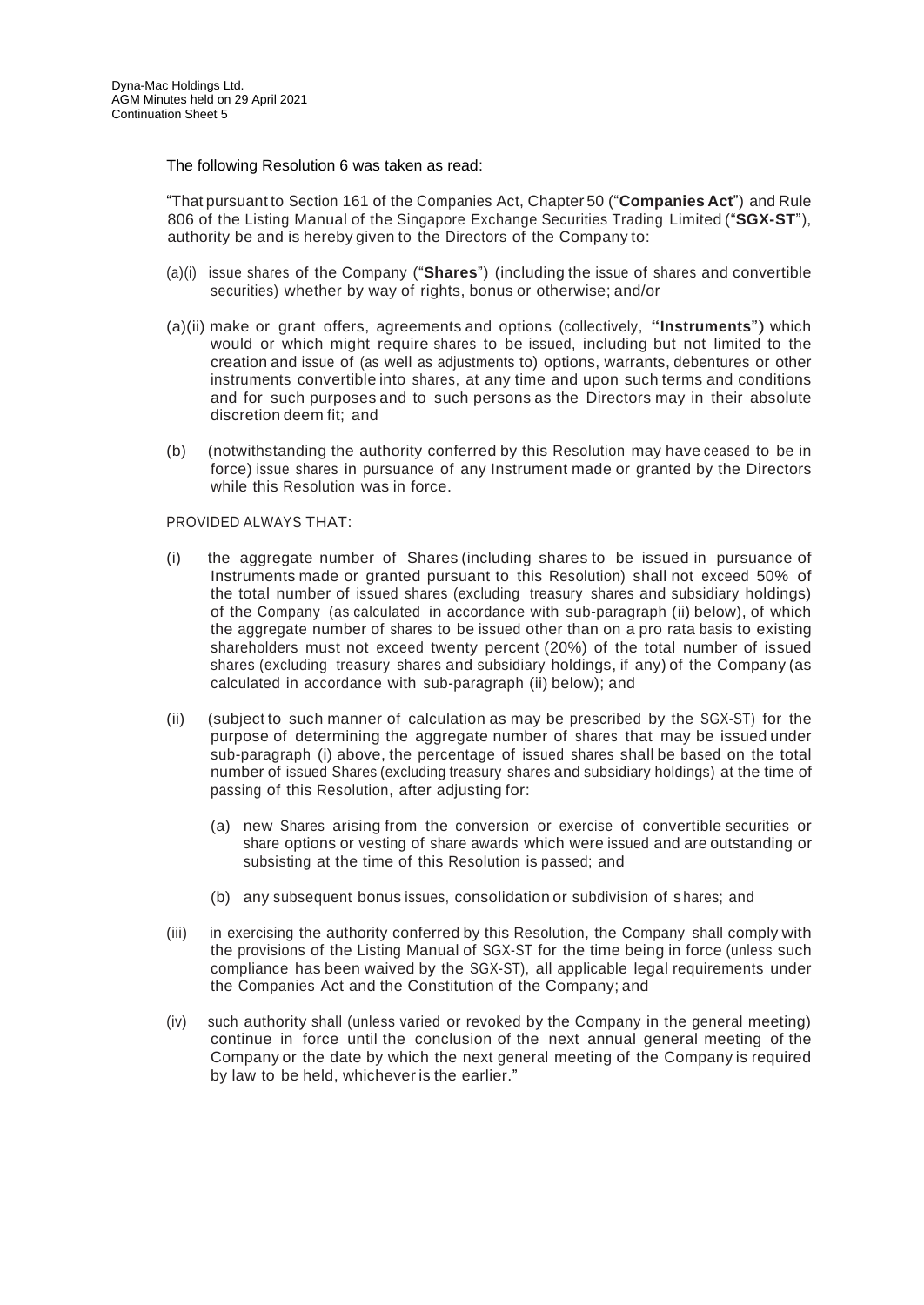The votes under valid proxies had been counted and the results of the poll votes were displayed:

| <b>Resolution Number and Details</b>                                                  | `Total Number of<br><b>Shares</b><br>Represented by Votes<br>For and Against the<br><b>Relevant Resolution</b> | For                        |                    | Against                    |                 |
|---------------------------------------------------------------------------------------|----------------------------------------------------------------------------------------------------------------|----------------------------|--------------------|----------------------------|-----------------|
|                                                                                       |                                                                                                                | Number of<br><b>Shares</b> | Percentage<br>$\%$ | Number of<br><b>Shares</b> | Percentage<br>% |
| Ordinary Resolution 6                                                                 | 418,809,800                                                                                                    | 418,809,800                | 100%               | 0                          | $0.00\%$        |
| Authority to issue shares pursuant to<br>Section 161 of the Companies Act, Cap.<br>50 |                                                                                                                |                            |                    |                            |                 |

Based on the results, Chairman declared Resolution 6 carried.

# **8. RENEWAL OF THE MANDATE FOR INTERESTED PERSON TRANSACTIONS (RESOLUTION 7)**

Resolution 7 was to seek shareholders' approval to renew a general mandate for transactions falling within the categories of Interested Person Transactions as described in the Appendix to the Notice of AGM. Shareholders were informed that KS Investments Pte Ltd, any other entities within the Keppel Group and any shareholders who were interested in the Keppel IPT Mandate had to abstain from voting on the resolution.

The following Resolution 7 was duly tabled:

"THAT :-

- (i) approval be and is hereby given for the purposes of Chapter 9 of the Listing Manual of the Singapore Exchange Securities Trading Limited, for the Company, its subsidiaries, its target associated companies and corporations which become the Company's subsidiaries or target associated companies (the "**Group**") or any of them to enter into any of the transactions falling within the types of Interested Person Transactions as described in the Appendix with any party who is of the class of Interested Persons as described in the Appendix provided that such transactions are made on an arm's length basis and on normal commercial terms and in accordance with the review procedures for such Interested Person Transactions as set out in the Appendix (the "**Keppel IPT Mandate**");
- (ii) the approval given for the Keppel IPT Mandate shall, unless revoked or varied by the Company in general meeting, continue in force until the conclusion of the next annual general meeting of the Company; and
- (iii) the Directors of the Company be and are hereby authorised to complete and do all such acts and things (including executing all such documents as may be required) as they may consider expedient or necessary or in the interests of the Company to give effect to the Keppel IPT Mandate and/or this Resolution."